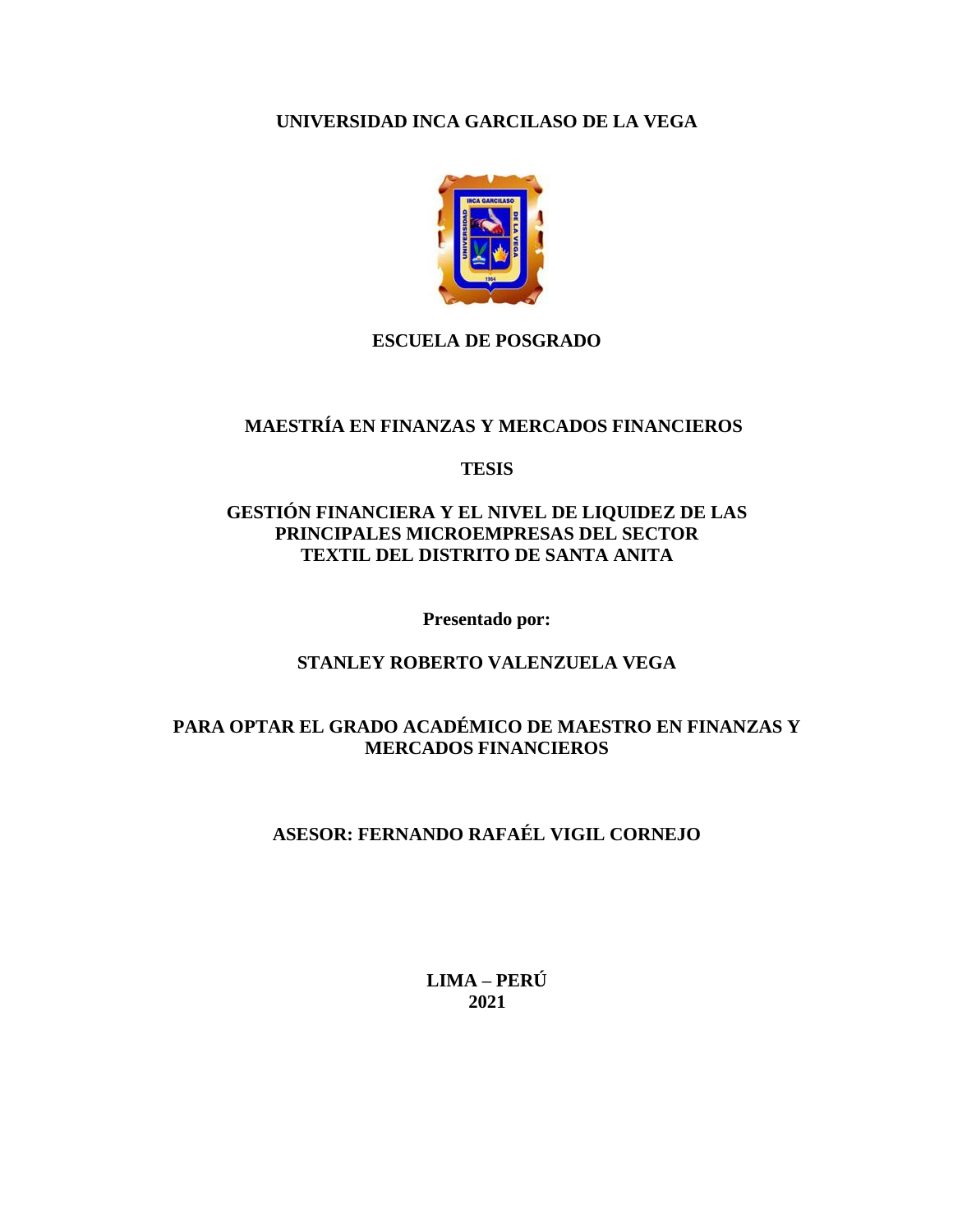#### **RESUMEN**

El presente trabajo de investigación tuvo como objetivo, determinar la influencia de la Gerencia Financiera en el Nivel de Liquidez de las principales microempresas del sector textil del distrito de Santa Anita.

Respecto a los aspectos metodológicos del trabajo, el tipo de investigación fue el descriptivo y el nivel aplicado.

La población estuvo compuesta 10 microempresarios del sector textil del distrito de Santa Anita.

La muestra estuvo conformada por los 10 microempresarios del sector textil del distrito de Santa Anita, a los cuales se les aplicó el instrumento que constó de 14 preguntas, utilizando la escala de Likert con alternativas de respuesta múltiple.

Se procedió a analizar los resultados, luego se realizó la contrastación de hipótesis, utilizando la prueba estadística conocida como coeficiente de correlación de Spearman, debido a que las variables de estudio son cualitativas.

Finalmente, se pudo determinar que la Gerencia Financiera influye significativamente en el Nivel de Liquidez de las principales microempresas del sector textil del distrito de Santa Anita.

*Palabras claves***:** Gerencia, Gerencia Financiera, Liquidez, Microempresas, Sector textil.